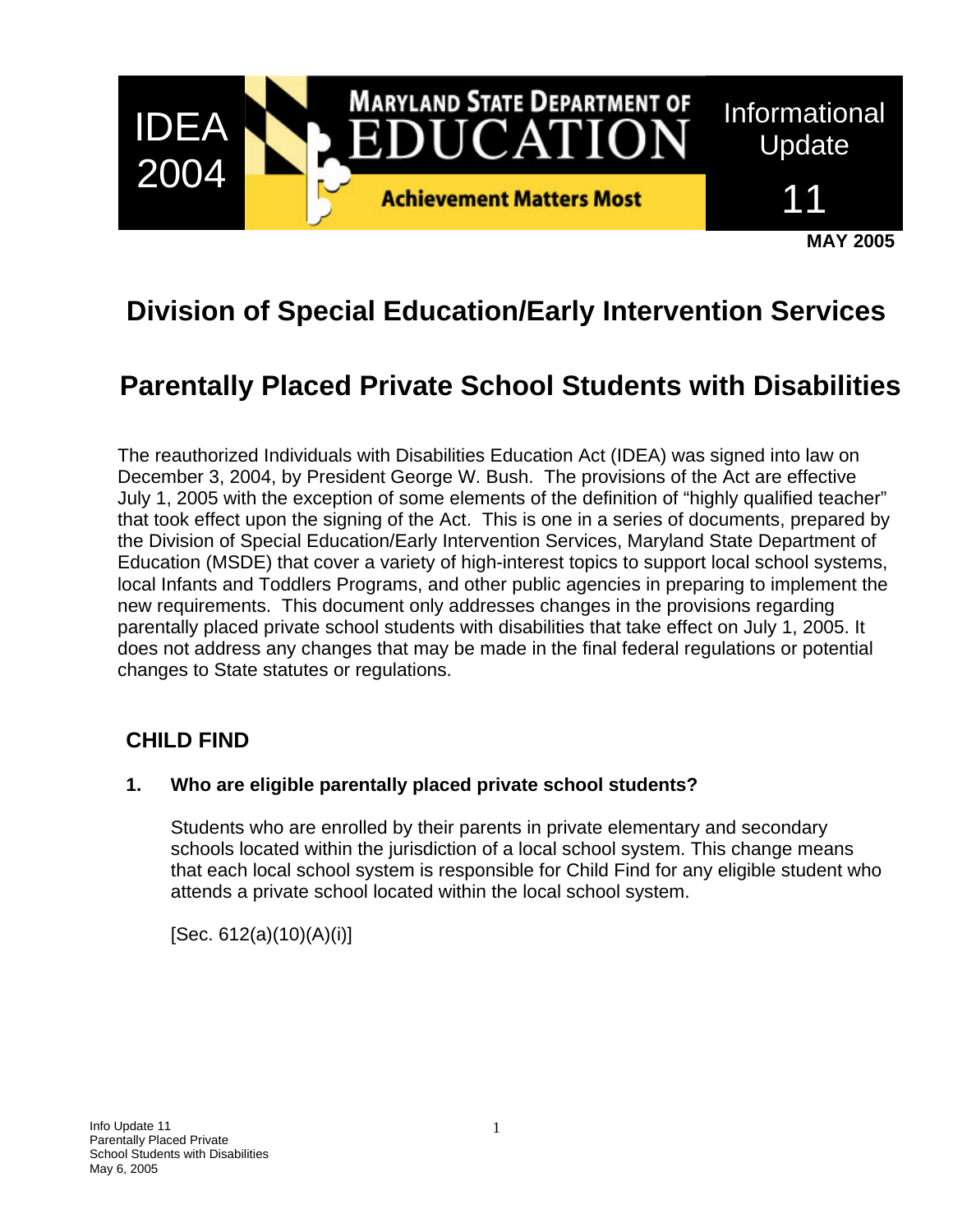#### **2. How does the local school system identify eligible students attending private schools within the jurisdiction of the local school system?**

The Child Find process shall be designed to ensure the equitable participation of parentally placed private school students with disabilities and an accurate count of such students. This includes maintaining a record of the number of private school students evaluated and the number of such students found to be eligible for services as students with disabilities. Each local school system must also annually report the number of eligible parentally placed students with disabilities enrolled in private schools within the jurisdiction of the local school system to MSDE.

In carrying out Child Find activities, the local school system shall engage in activities similar to those activities undertaken for the local school system's public school students. The cost of carrying out Child Find activities, including individual assessments, evaluations and reevaluations, may not be considered in determining whether a local education agency has met its obligations to expend a proportionate share of its IDEA funds. Child Find is to be completed within a time period comparable to that for other students attending public schools in the local school system.

It is the obligation of each local school system to ensure timely and meaningful consultation, with private school representatives and representatives of parents of parentally placed private school children with disabilities during the design and development of special education and related services for the children, including the Child Find process and how parentally placed private school children suspected of having a disability can participate equitably, including how parents, teachers, and private school officials will be informed of the process;

[Sec. 612(a)(10)(A)(ii) and (iii)]

# **CONSULTATION PROCESS**

**3. On what issues are local school systems required to consult with private school representatives and representatives of parentally placed private school students?** 

To ensure timely and meaningful consultation, a local school system must consult with private school representatives and representatives of parents of parentally placed private school children with disabilities during the design and development of a plan for special education and related services for the children, including:

• Child Find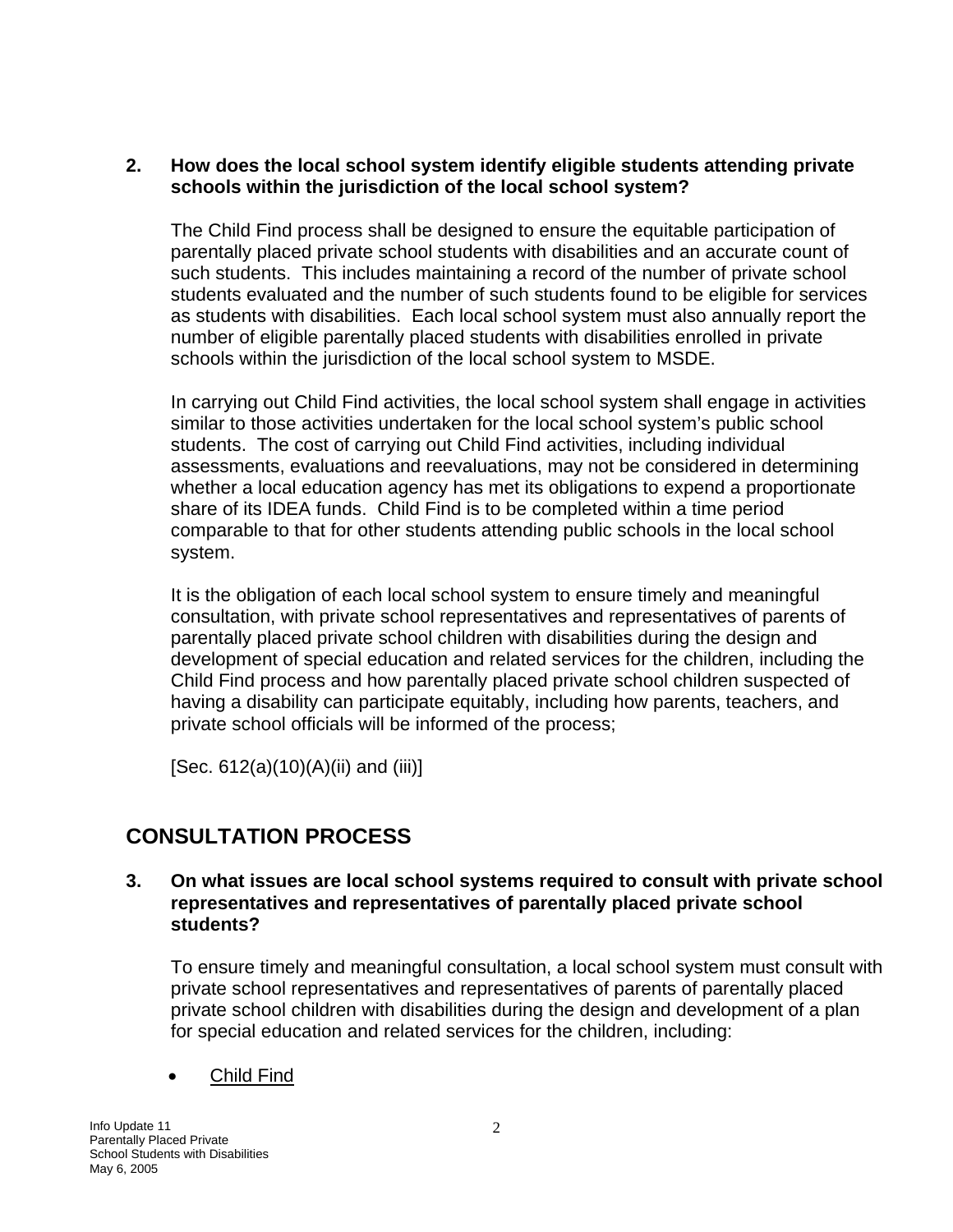The child find process and how parentally placed private school children suspected of having a disability can participate equitably, including how parents, teachers, and private school officials will be informed of the process;

## • Funds/Proportionate Amount

The determination of the proportionate amount of federal funds available to serve parentally placed private school children with disabilities, including the determination of how the amount was calculated;

## • Meaningful Participation

The consultation process among the local school system, private school officials, and representatives of parents of parentally placed private school children with disabilities, including how such process will operate throughout the school year to ensure that parentally placed private school children with disabilities identified through the child find process can meaningfully participate in special education and related services;

### • Provision of Services

How, where, and by whom special education and related services will be provided for parentally placed private school children with disabilities, including a discussion of types of services, including direct services and alternate service delivery mechanisms, how such services will be apportioned if funds are insufficient to serve all children, and how and when these decisions will be made;

## • Written Explanation

How, if the local school system disagrees with the views of the private school officials on the provision of services or the types of services, whether provided directly or through a contract, the local school system shall provide to the private school officials a written explanation of the reasons why the local school system chose not to provide services directly or through a contract; and

#### • Written Affirmation

When timely and meaningful consultation has occurred, the local school system shall obtain a written affirmation signed by the representatives of participating private schools, and if such representatives do not provide such affirmation within a reasonable period of time, the local school system shall forward the documentation of the consultation process to MSDE.

[Sec. 612(a)(10)(iii)]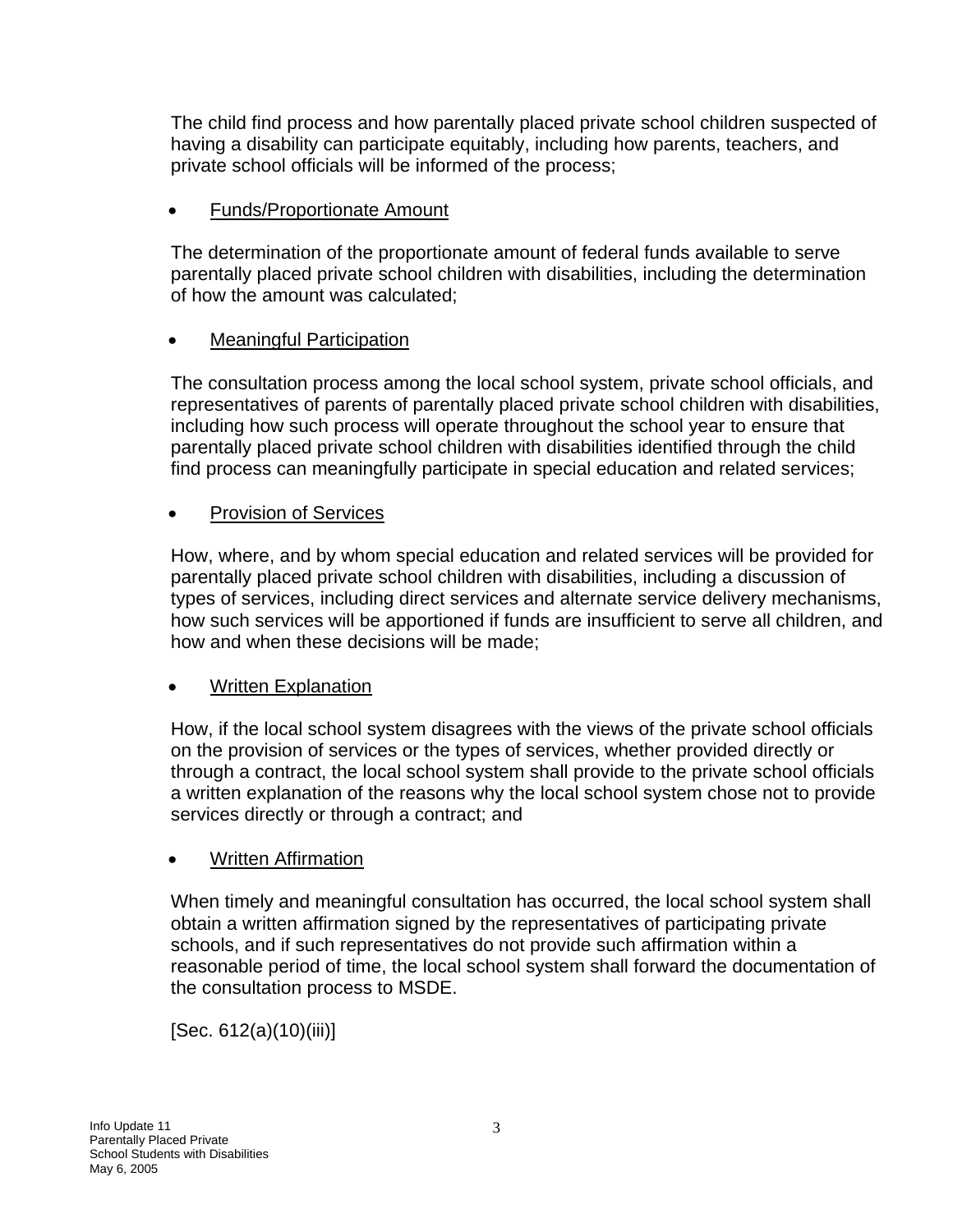# **EXPENDITURE OF FEDERAL FUNDS**

#### **4. What obligation does the LEA have to commit funds to service students who are parentally placed in private schools?**

The amount of federal funds to be expended must be equal to a proportionate amount of federal funds made available under Part B. State and local funds may supplement, but in no case supplant the proportionate amount of federal funds required to be expended on services to parentally placed private school students with disabilities.

[Sec. 612(a)(10)(A)(i)(I) and (IV)]

# **PROVISION OF SERVICES**

#### **5. How does the LEA determine the services to provide to students who are parentally placed in private schools?**

Through the consultation process, local school systems are to discuss with representatives of private schools, and representatives of parentally placed private school students:

- How, where, and by whom special education and related services will be provided;
- Types of services, including direct services and alternate service delivery mechanisms;
- How such services will be apportioned if funds are insufficient to serve all children; and
- How and when these decisions will be made by the local school system.

Services provided to parentally placed private school students with disabilities are to be equitable. This may be accomplished by providing services directly or through contracts. Services to students with disabilities enrolled in private schools by their parents shall be provided by employees of a local school system, or through contract by the local school system with an individual, association, agency, organization, or other entity. Special education and related services provided to parentally placed private school children with disabilities, including materials and equipment, shall be secular, neutral, and nonideological.

[Sec. 612(a)(10(A)(vi)]